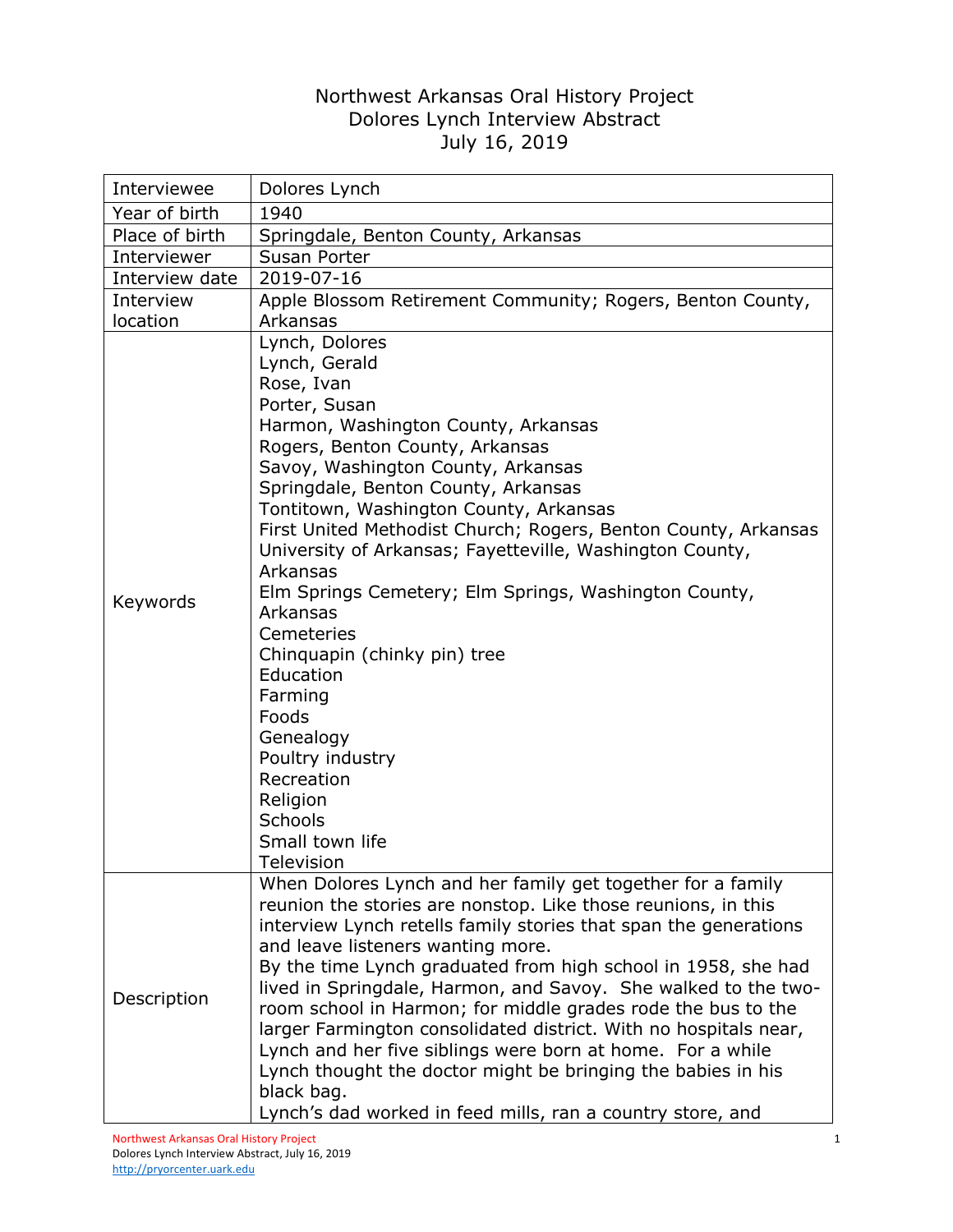|            | farmed. Mom helped in the store, gardened, sewed, and             |
|------------|-------------------------------------------------------------------|
|            | canned. Money was tight so gifts were homemade and trips to       |
|            | town (Tontitown or Fayetteville) were seldom. Wages earned        |
|            | from Lynch's jobs picking produce or making boxes for baby        |
|            | chickens went for school clothes.                                 |
|            |                                                                   |
|            | Kids-siblings, cousins, and friends--made their own fun. There    |
|            | was time for viewing Thursday night movies in Savoy, gathering    |
|            | at the swimming hole, and playing outside. Favorite games         |
|            | included jump rope, teeter totter, drop the hanky, and making     |
|            | your own house using a stick to draw its rooms in the dirt. A     |
|            | treat was attending the Farmington vs Prairie Grove basketball    |
|            | game-that was a real rivalry. Their first television arrived in   |
|            | 1955 when Lynch says wrestling was her favorite program.          |
|            | Lynch uses Facebook to stay in touch with childhood friends and   |
|            | revisits the communities and homes where she lived when           |
|            | possible.                                                         |
|            | Lynch remembers meeting her future husband, and classmate,        |
|            | Gerald at a party. They married in 1958. In a favorite story,     |
|            | she's called him Jimmy since they metit's that name, not          |
|            | Gerald, many know him by today. The couple lived in Little Rock   |
|            | while he finished pharmacy studies at the University of Arkansas. |
|            | The family moved to Rogers in 1963. Gerald spent his career       |
|            | working for Rose Drug and the hospital. The children, two sons    |
|            | and a daughter, went to Rogers schools; the family worshiped at   |
|            | the First United Methodist Church (Rogers).                       |
|            | The theme of education is present throughout the interview.       |
|            | Lynch tells of her parents coping with her father's inability to  |
|            | read or write, her husband's work to achieve an advanced          |
|            | degree from the University of Arkansas, and their children's and  |
|            | grandchildren's academic successes in high school and college.    |
|            | Their daughter's musical education led to a role in symphony      |
|            | orchestras; their son works in property development and           |
|            | renovation. Lynch is proud of the contributions of each           |
|            | generation.                                                       |
|            | Genealogy became an avocation for both Lynch and her              |
|            | husband. Together they've visited cemeteries, researched          |
|            | histories, and discovered family stories they love to share.      |
|            | There's the Cherokee grandmother from Walker County,              |
|            | Georgia; family members who migrated from Ireland to settle in    |
|            | Tontitown and tend their vineyard; other ancestors living in      |
|            | Carroll and Madison counties; and the Elm Springs Cemetery        |
|            | were family members are buried. When Lynch heard the story        |
|            | of twenty-one family members (including her mother) traveling     |
|            | to Arizona in 1935 to find work, she gathered the remaining       |
|            |                                                                   |
|            | members together at a family reunion. They shared their           |
|            | memories including selling parts off the truck for gas and        |
|            | sleeping along the roadside. More memories for this family's      |
|            | rich legacy.                                                      |
| Duration   | 58 minutes                                                        |
| Audio File | MP3                                                               |